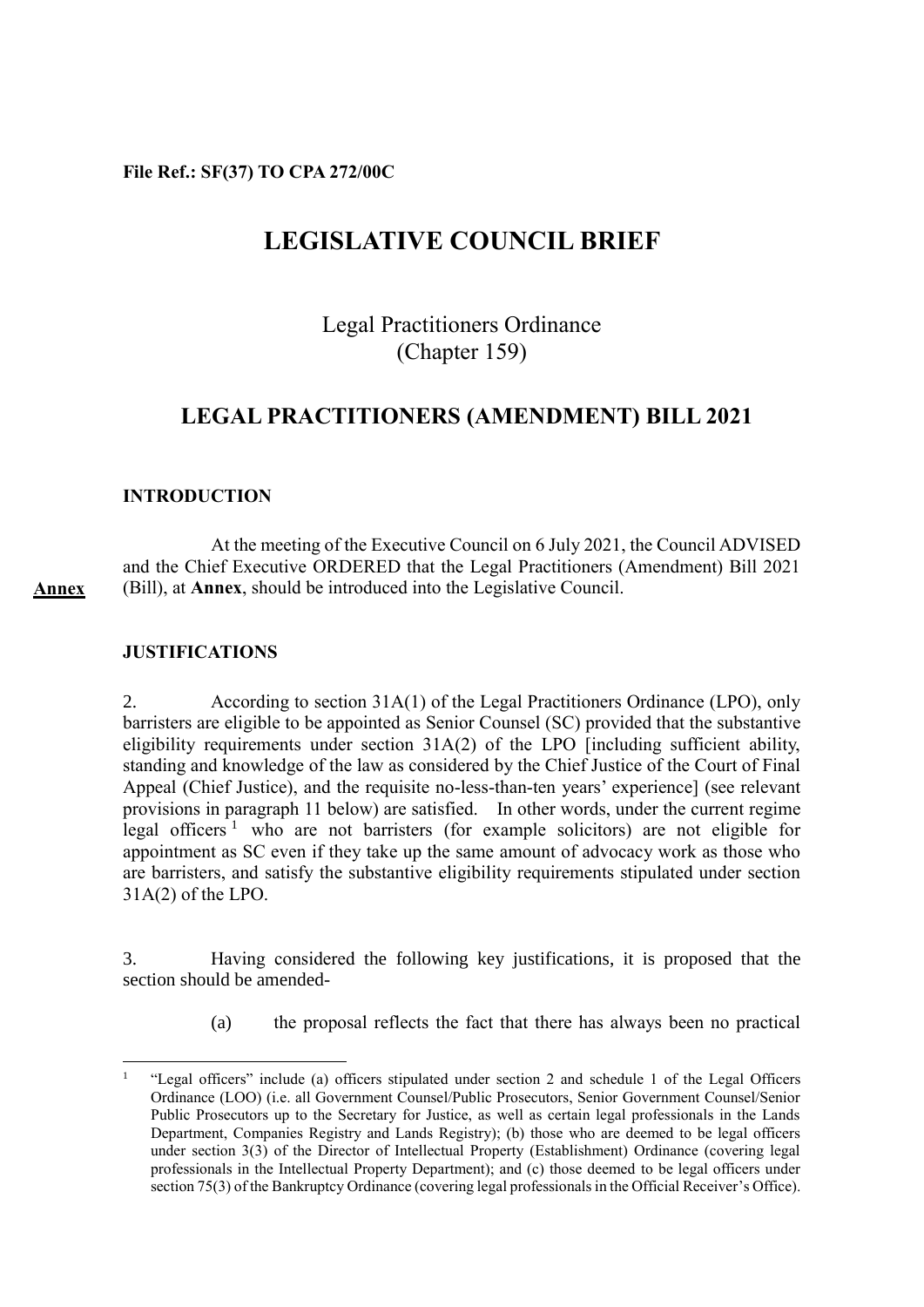distinction between the duties of legal officers who are barristers and those who are not, and allows those who satisfy the substantive eligibility requirements but are not admitted as barristers to receive a fair recognition.

Section 3 of the LOO provides that legal officers, regardless of whether they are admitted as a barrister in Hong Kong, shall in respect of the matters mentioned in section 4(1) of the LOO (relating to the Government) have all the rights of barristers and solicitors duly admitted under the provisions of the LPO. For example, in the Department of Justice (DoJ), for all relevant purposes relating to professional duties and work, there is no distinction between barristers and solicitors except that they would be appropriately robed as barristers or solicitors, as the case may be, when appearing at open court hearings in the District Court or above. Therefore, unlike private legal practitioners, there is no practical distinction between the roles and duties of legal officers who are barristers and those who are solicitors<sup>2</sup>. We therefore consider that all legal officers should deserve the same treatment and rights, including that legal officers irrespective of whether they are barristers or not should be equally eligible for consideration to be appointed as SC upon satisfying the substantive eligibility requirements under section 31A(2) of the LPO;

(b) the proposal aligns with the merit-based selection principle and is in the public interest. According to section 31A(1) of the LPO, the Chief Justice may, after consultation with the chairman of the Council of the Hong Kong Bar Association (Bar Association) and the president of the Law Society of Hong Kong (Law Society), appoint as SC barristers who satisfy the eligibility requirements.

As pointed out by the Chief Justice at the Ceremony for the Admission of the New Senior Counsel on 29 May this year,

*"The power of appointment [of SC], like all public law powers, must be exercised for the furthering of the public interest. Indeed it is this public interest that underscores the unique status and responsibilities of the rank of Senior Counsel. These responsibilities include…setting and maintaining the highest professional standards of integrity and competence, carrying on the fine traditions of the Bar and its commitment to the rule of law which is a cornerstone of our society, setting an example to and helping pupils and young practitioners, contributing to the affairs of the Bar and making time available for public service when called on.*

*When making an appointment for silk, the Chief Justice therefore* 

 $\overline{a}$ 

<sup>2</sup> Through appropriately arranging legal officers to perform a variety of duties and different posting arrangements, legal officers could gain exposure to and experience of different levels of legal work. This usual practice is in line with the principle of meritocracy in appointment and could also use public resources effectively.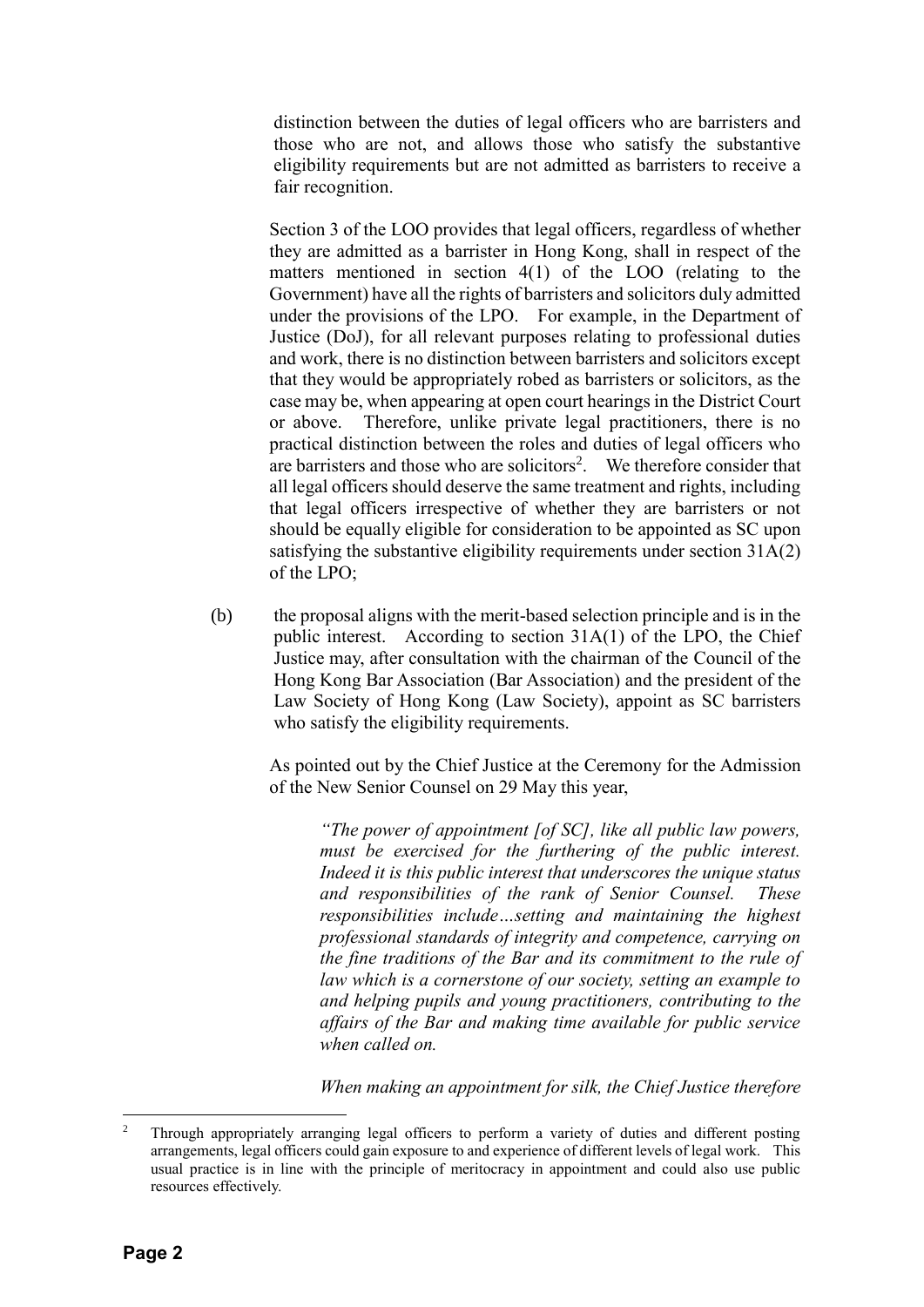*looks for candidates who have by their practice at the junior bar demonstrated not only their depth of expertise and eminence in their areas of practice but also characters, qualities, abilities and potentials that make them suitable persons to discharge the responsibilities I have just outlined in the service of the public interest….As a mark of distinction, it represents a public recognition by the Judiciary and the legal profession of an appointee's achievements to date, of his or her excellence, experience and expertise. As a badge of responsibility, it denotes our community's trust and expectation that an appointee will put his or her excellence and experience to good use by faithfully discharging the responsibilities placed on them, thereby serving the public interest."*

The proposal is in line with the "public interest" referred to in the above quoted address, and is also conducive to the Chief Justice's exercise of discretion to appoint, based on ability and merits and in the interest of public, those suitable ones (including eligible barristers in private practice and legal officers) as SC; and

(c) given the sole object of the amendment exercise is to permit a person (not being a barrister) who holds office as a legal officer (including a person deemed to be a legal officer) to be also eligible for appointment as SC without otherwise changing the eligibility requirements or other aspects relating to the appointment of SC under the LPO, the proposal does not affect any rights of the legal practitioners in the private sector (including the opportunities for barristers in private practice to be appointed as SC), nor disturb the professional demarcation between the barristers' and solicitors' branches as legal services providers, especially when under the proposal a legal officer (non-barrister) appointed as SC is only entitled to use the title of SC when holding office as a legal officer. More importantly, the proposal does not alter the selection mechanism and criteria of appointment of SC. Same as barristers in private practice, legal officers are equally required to satisfy the series of eligibility requirements under section 31A of the LPO, including possessing sufficient ability, standing and knowledge of the law and having the requisite experience, to be appointed as SC by the Chief Justice.

### **THE LEGAL PRACTITIONERS (AMENDMENT) BILL 2021 (THE BILL)**

4. The main provision of the Bill is clause 3 which amends section 31A of the LPO so that a person (not being a barrister) who holds office as a legal officer (as defined by section 2 of the LOO and including a person deemed to be a legal officer for the purposes of the LOO) is eligible to be appointed as an SC upon satisfaction of the relevant eligibility requirements.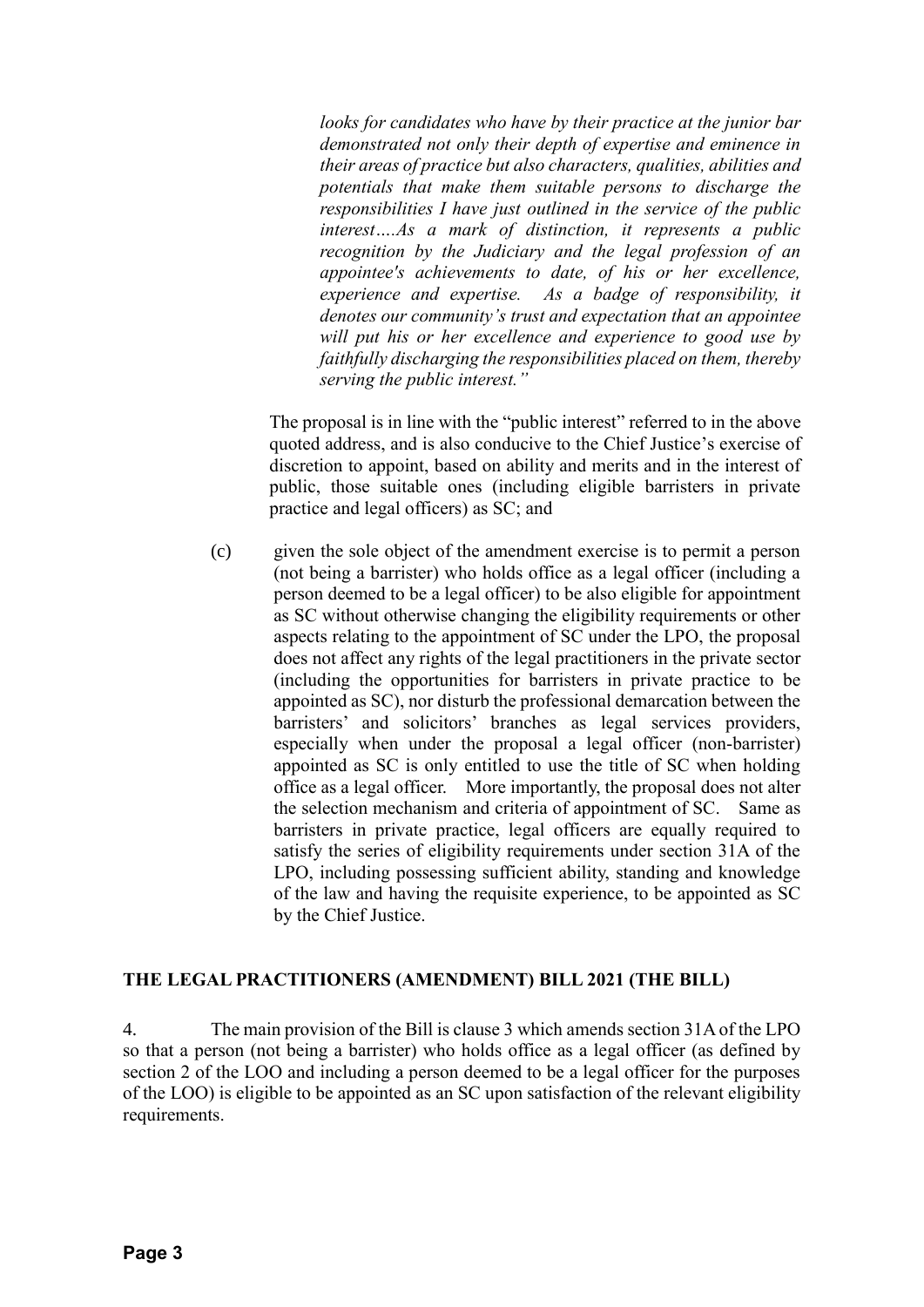# **LEGISLATIVE TIMETABLE**

| 5. | The legislative timetable is as follows $-$                                  |                |  |  |  |
|----|------------------------------------------------------------------------------|----------------|--|--|--|
|    | Publication in the Gazette                                                   | 9 July 2021    |  |  |  |
|    | First<br>Reading<br>and<br>of<br>Second<br>commencement<br>Reading debate    | 14 July 2021   |  |  |  |
|    | Resumption of Second Reading<br>debate, committee stage and<br>Third Reading | to be notified |  |  |  |

# **IMPLICATIONS OF THE PROPOSAL**

- 6. The implications of the proposal are set out below-
	- (a) The proposal has financial and civil service implications in that it will avoid disruption to the work of the DoJ (or the relevant department as the case may be) by removing the technical requirement for legal officers who are not admitted as barristers to take leave and serve pupillage outside the Government for getting themselves so admitted and become eligible for appointment as SC. These officers usually occupy senior managerial positions and handle complicated cases. Apart from avoiding disruption to work, the proposal will (a) save expenses, for example, briefing out costs and acting pay, that may be incurred if the legal officers concerned have to take leave to serve pupillage; (b) reduce strain on manpower on the work units to which the relevant legal officers belong; and (c) improve morale of legal officers who are not barristers. The exact amount of annual saving arising from the proposal would depend on the duration of pupillage that would be required to be undertaken by each individual officer under the existing arrangement and the complexity and length of cases which would otherwise be briefed out.
	- (b) The proposal is in conformity with the Basic Law, including the provisions concerning human rights. It has no economic, productivity, environmental, sustainability, family or gender implications. The Bill will not affect the current binding effect of the LPO.

### **PUBLIC CONSULTATION**

7. The Legislative Council's Panel on Administration of Justice and Legal Services was consulted on the legislative proposal at its meeting on 21 June 2021 and the Panel supported the legislative proposal.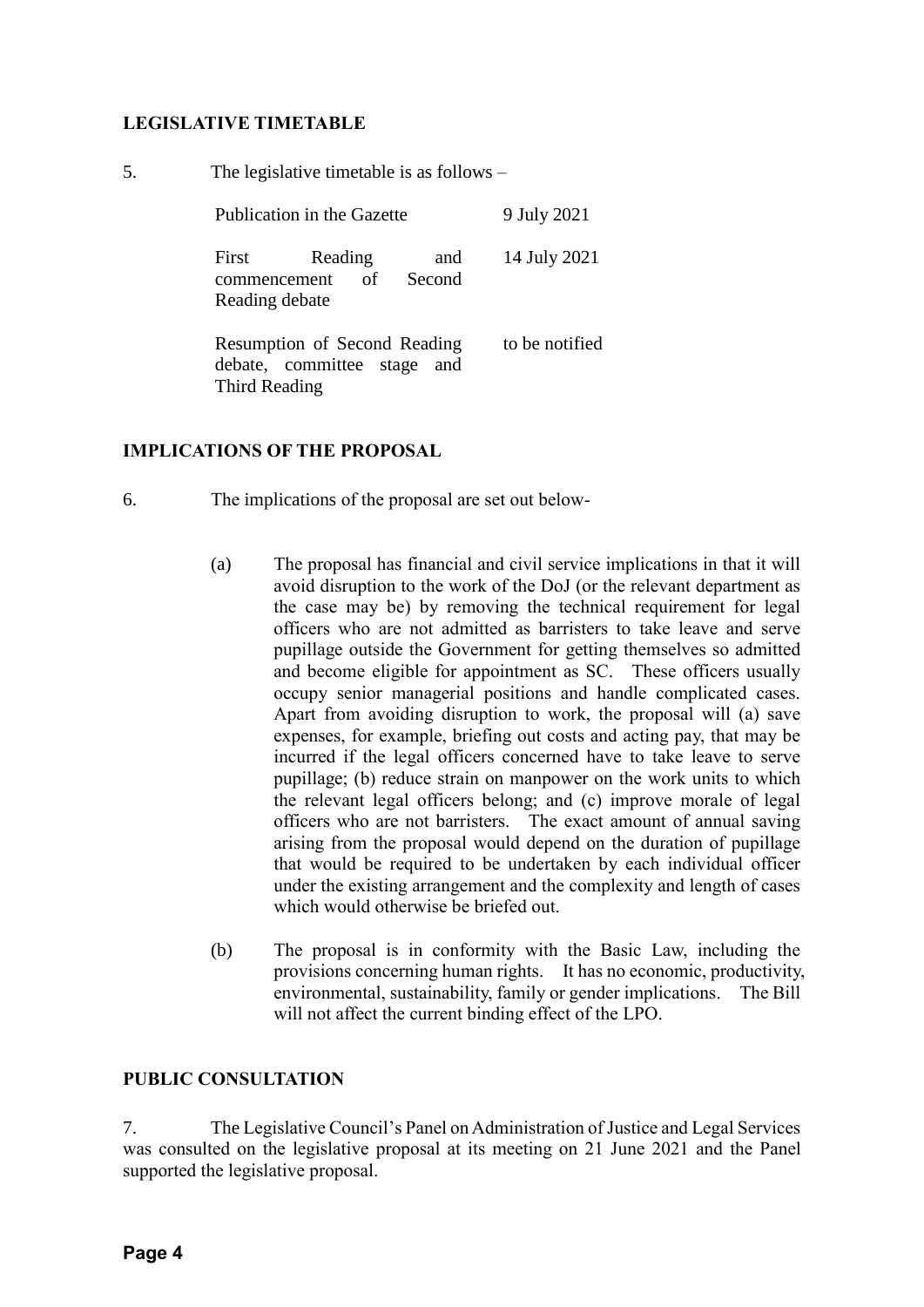8. The DoJ has already briefed the Chief Justice and the legal sector on the above legislative proposal. Organisations from the sector include the Bar Association, the Law Society, and the other bodies specified for the legal subsector as provided in Annex 6 of the Schedule to the Chief Executive Election Ordinance. The Law Society and some legal bodies have expressed clear support to the proposal. Pending receipt of the substantive response from the Bar Association which felt the need to conduct a consultation with its members, the DoJ wrote to its Chairman twice to dispel unwarranted misunderstandings about the proposal and made it clear that the proposal would not affect any rights of the legal practitioners in the private sector nor confuse the different roles of solicitors and barristers in private practice. The Bar Association made a reply to the DoJ on 2 July 2021 expressing its opposition to the proposal. The DoJ will continue to engage in further communication with the Bar Association with a view to addressing its concern.

# **PUBLICITY**

9. A press release will be issued on or around 7 July 2021. A spokesperson will be available for media enquiries.

# **ENQUIRY**

10. Any enquiry on this brief can be addressed to Mr William Liu, Deputy Law Officer (Civil Law) (Acting) at Tel. No., 3918 4318 or Mr Christopher Ng, Senior Government Counsel at Tel. No., 3918 4030.

# **BACKGROUND**

–

11. The appointment of SC in Hong Kong is governed by Section 31A of the LPO

# "**31A. Appointment of Senior Counsel**

- (1) The Chief Justice may, after consultation with the chairman of the Bar Council and the president of the Society, appoint as Senior Counsel barristers who satisfy the eligibility requirements of subsection (2).
- (2) A barrister is eligible for appointment as a Senior Counsel if he—
	- (a) has, in the opinion of the Chief Justice, sufficient ability and standing as a barrister, and sufficient knowledge of the law, to be accorded that status; and
		- (b) has the requisite experience; and
		- (c) is practising at the bar in Hong Kong or is practising as an advocate while he holds office as a legal officer within the meaning of the Legal Officers Ordinance (Cap. 87).
- (3) For the purposes of subsection  $(2)(b)$ , a barrister has the requisite experience for appointment as a Senior Counsel if he has, for not less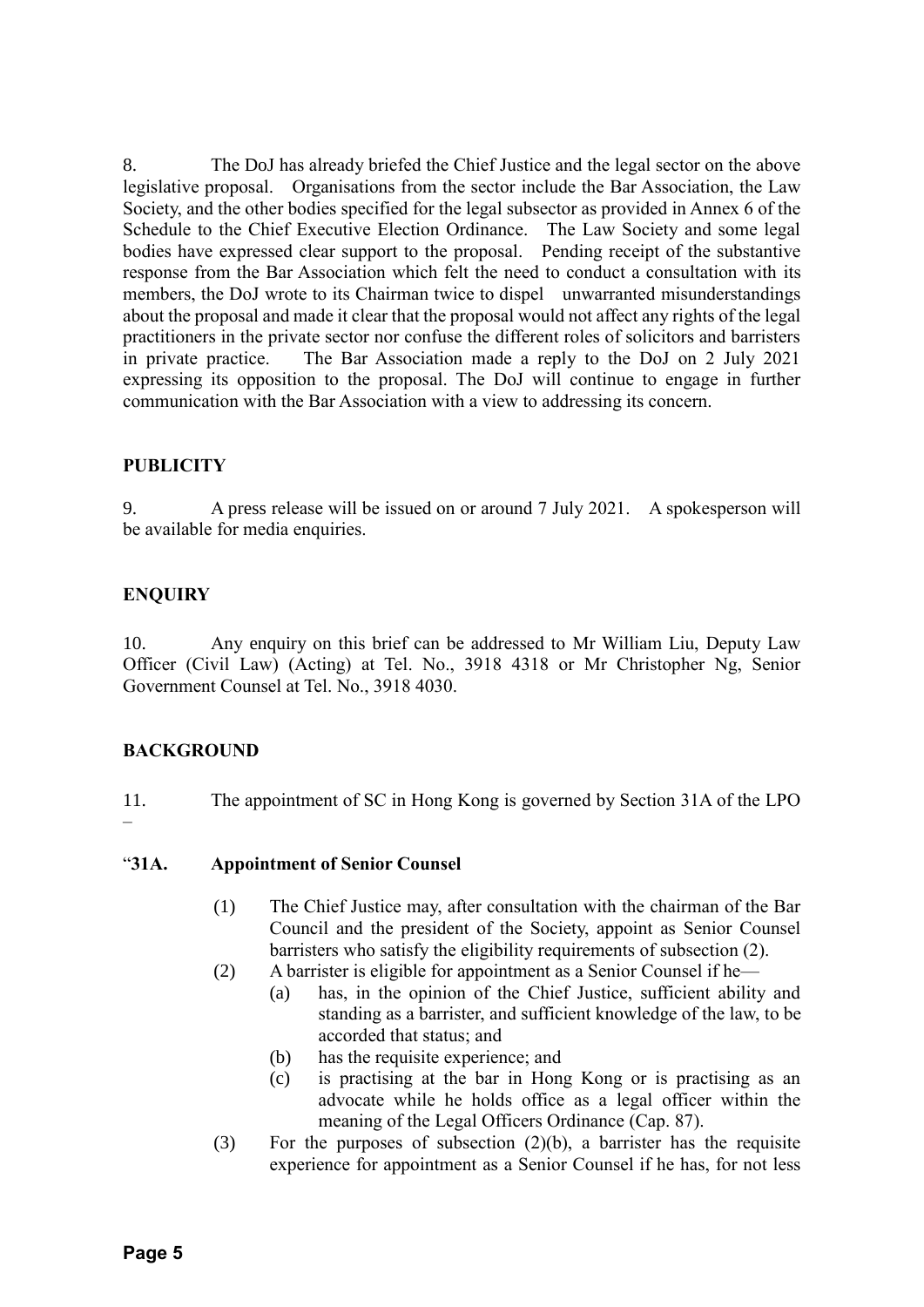than 10 years in aggregate, done one or both of the following—

- (a) practised at the bar in Hong Kong; or
- (b) practised as an advocate while he holds office as a legal officer within the meaning of the Legal Officers Ordinance (Cap. 87).
- (4) The Chief Justice may, after consultation with the chairman of the Bar Council and the president of the Society, appoint a barrister as honorary Senior Counsel if he—
	- (a) is a member of the academic staff of a faculty or school of law of a university in Hong Kong; or
	- (b) holds office as Director of Legal Aid or as a Deputy Director or Assistant Director of Legal Aid; or
	- (c) holds office as Official Receiver or an office specified in Part I of Schedule 2 to the Bankruptcy Ordinance (Cap. 6); or
	- (d) holds office as Director of Intellectual Property or an office specified in Part I of Schedule 1 to the Director of Intellectual Property (Establishment) Ordinance (Cap. 412),

and who has, in the Chief Justice's opinion, provided distinguished service to the law of Hong Kong.

(5) The appointment of a person as a Senior Counsel in an honorary capacity does not confer on the person a right to act as an advocate in proceedings before the courts of Hong Kong and will not accord precedence before the courts."

**Department of Justice 7 July 2021**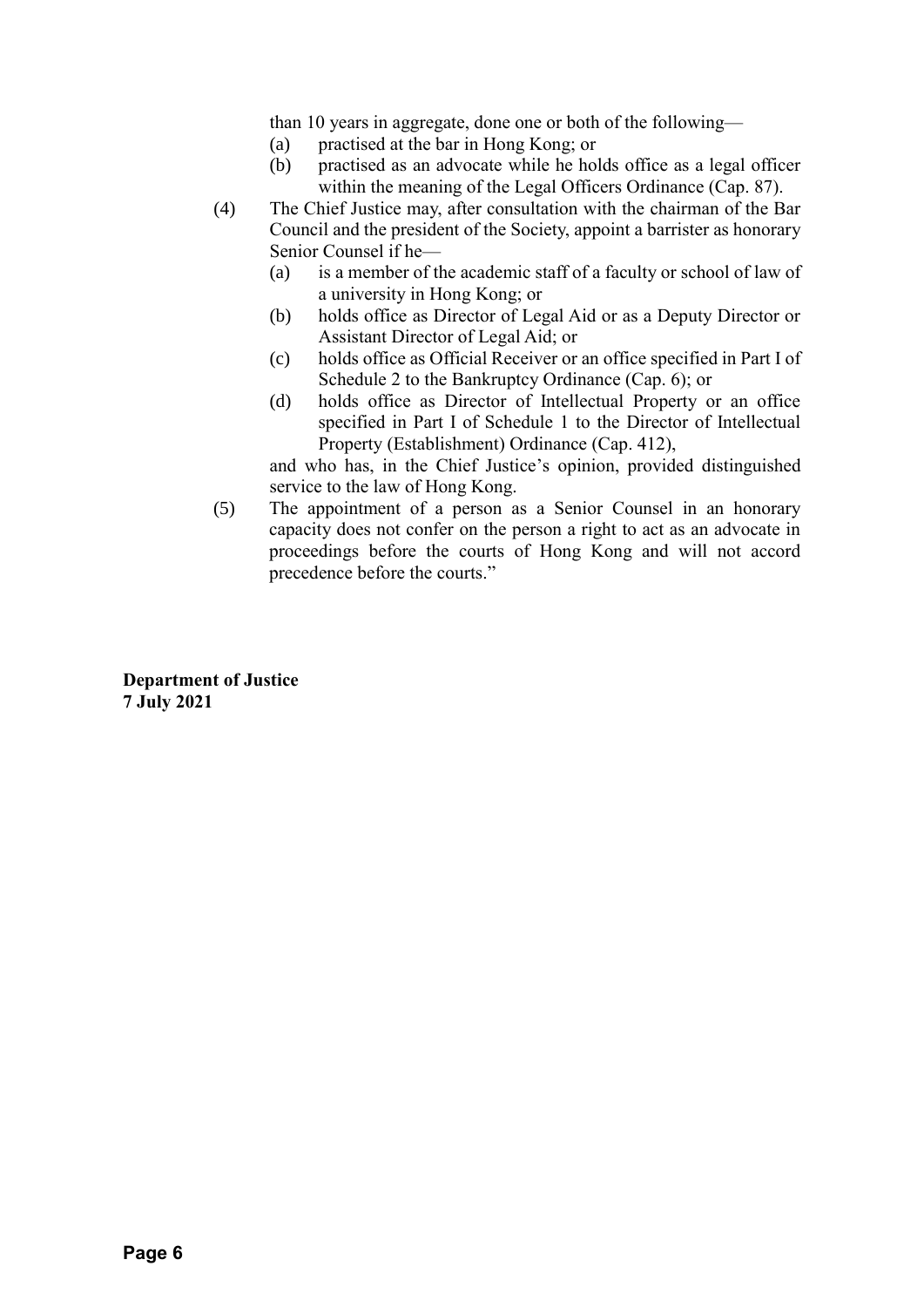### **Annex**

| Legal Practitioners (Amendment) Bill 2021                                    |                                                                                       |                                                                                                                                     |                                                                                                                    |                          | Legal Practitioners (Amendment) Bill 2021                                                   |  |  |
|------------------------------------------------------------------------------|---------------------------------------------------------------------------------------|-------------------------------------------------------------------------------------------------------------------------------------|--------------------------------------------------------------------------------------------------------------------|--------------------------|---------------------------------------------------------------------------------------------|--|--|
| Clause 1<br>1                                                                |                                                                                       | Clause 3<br>2                                                                                                                       |                                                                                                                    |                          |                                                                                             |  |  |
|                                                                              |                                                                                       |                                                                                                                                     |                                                                                                                    | (2)                      | Section $31A(2)$ —                                                                          |  |  |
| A BILL                                                                       |                                                                                       |                                                                                                                                     | Repeal                                                                                                             |                          |                                                                                             |  |  |
|                                                                              |                                                                                       |                                                                                                                                     | "barrister is eligible for appointment as a Senior Counsel if he"                                                  |                          |                                                                                             |  |  |
|                                                                              |                                                                                       |                                                                                                                                     | To                                                                                                                 |                          | <b>Substitute</b>                                                                           |  |  |
| Amend section 31A of the Legal Practitioners Ordinance so that a person (not |                                                                                       |                                                                                                                                     | "person is eligible for appointment as a Senior Counsel if the<br>person".                                         |                          |                                                                                             |  |  |
|                                                                              |                                                                                       | being a barrister) who holds office as a legal officer is eligible to be                                                            |                                                                                                                    | (3)                      | Section 31A(2)(a), after "barrister"-                                                       |  |  |
|                                                                              |                                                                                       |                                                                                                                                     | appointed as a Senior Counsel.                                                                                     |                          | Add                                                                                         |  |  |
|                                                                              |                                                                                       |                                                                                                                                     | Enacted by the Legislative Council.                                                                                |                          | "or legal officer".                                                                         |  |  |
|                                                                              |                                                                                       |                                                                                                                                     | (4)                                                                                                                | Section $31A(2)(c)$ —    |                                                                                             |  |  |
| 1.                                                                           |                                                                                       | <b>Short title</b>                                                                                                                  |                                                                                                                    |                          | Repeal                                                                                      |  |  |
|                                                                              | This Ordinance may be cited as the Legal Practitioners (Amendment)<br>Ordinance 2021. |                                                                                                                                     |                                                                                                                    | everything after "while" |                                                                                             |  |  |
|                                                                              |                                                                                       |                                                                                                                                     |                                                                                                                    |                          | <b>Substitute</b>                                                                           |  |  |
| 2.                                                                           |                                                                                       | <b>Legal Practitioners Ordinance amended</b><br>The Legal Practitioners Ordinance (Cap. 159) is amended as set out<br>in section 3. |                                                                                                                    |                          | "holding office as a legal officer.".                                                       |  |  |
|                                                                              |                                                                                       |                                                                                                                                     |                                                                                                                    | (5)                      | Section 31A(2), Chinese text-                                                               |  |  |
|                                                                              |                                                                                       |                                                                                                                                     |                                                                                                                    | Repeal                   |                                                                                             |  |  |
| Section 31A amended (appointment of Senior Counsel)<br>3.                    |                                                                                       |                                                                                                                                     | "則該大律師"                                                                                                            |                          |                                                                                             |  |  |
|                                                                              | (1)                                                                                   | Section $31A(1)$ —                                                                                                                  |                                                                                                                    |                          | <b>Substitute</b>                                                                           |  |  |
|                                                                              |                                                                                       | Repeal                                                                                                                              |                                                                                                                    |                          | "則該人士".                                                                                     |  |  |
|                                                                              | everything after "appoint"<br>Substitute                                              |                                                                                                                                     | (6)                                                                                                                | Section $31A(3)$ --      |                                                                                             |  |  |
|                                                                              |                                                                                       |                                                                                                                                     |                                                                                                                    | Repeal                   |                                                                                             |  |  |
|                                                                              |                                                                                       |                                                                                                                                     | "any of the following persons who satisfies the eligibility"<br>requirements set out in subsection (2) as a Senior |                          | "barrister has the requisite experience for appointment as a<br>Senior Counsel if he"       |  |  |
|                                                                              |                                                                                       |                                                                                                                                     | Counsel-                                                                                                           |                          | <b>Substitute</b>                                                                           |  |  |
|                                                                              |                                                                                       | (a)<br>(b)                                                                                                                          | a barrister;<br>a person (not being a barrister) who holds office as                                               |                          | "person has the requisite experience for appointment as a<br>Senior Counsel if the person". |  |  |
|                                                                              |                                                                                       |                                                                                                                                     | a legal officer.".                                                                                                 | (7)                      | Section $31A(3)(b)$ —                                                                       |  |  |

#### Legal Practitioners (Amendment) Bill 2021